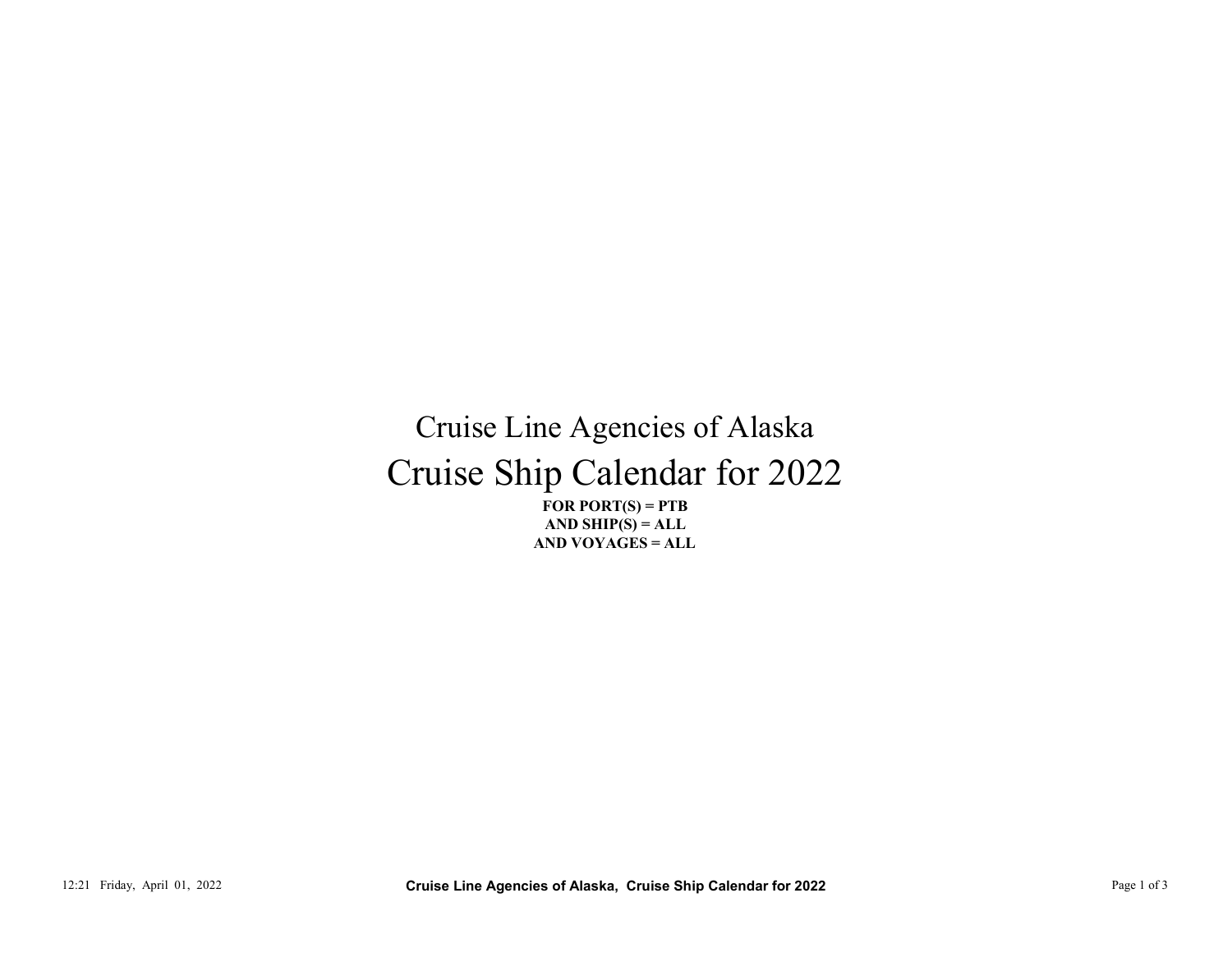| Thursday, May 19<br>Monday, May 16<br>Tuesday, May 17<br>Wednesday, May 18<br>Friday, May 20<br>Saturday, May 21<br>SHZ<br>PTB NG VENTURE<br>DDF PTB NG QUEST<br>DDF   PTB OCEAN VICTORY<br>ANC<br>$13:00 - 18:00$<br>$07:00 - 18:00$<br>$07:00 - 18:00$<br>$08:00 - 17:00$<br>Monday, May 23<br>Tuesday, May 24<br>Wednesday, May 25<br>Thursday, May 26<br>Friday, May 27<br>Saturday, May 28<br>PTB NG VENTURE<br>DDF PTB NG QUEST<br>DDF PTB ROALD AMUNDSEN<br>ANC<br>$08:00 - 18:00$<br>$07:00 - 18:00$<br>$07:00 - 18:00$<br>Monday, May 30<br>Tuesday, May 31<br>Wednesday, June 1<br>Thursday, June 2<br>Friday, June 3<br>Saturday, June 4<br>PTB NG VENTURE<br>DDF PTB NG QUEST<br>DDF PTB OCEAN VICTORY<br>ANC<br>$07:00 - 18:00$<br>$07:00 - 18:00$<br>$08:00 - 17:00$<br>Monday, June 6<br>Tuesday, June 7<br>Wednesday, June 8<br>Sunday, June 5<br>Thursday, June 9<br>Friday, June 10<br>Saturday, June 11<br>PTB NG VENTURE<br>DDF PTB AMERICAN CONSTELLA PET<br>PTB ROALD AMUNDSEN<br>ANC<br>PTB OCEAN VICTORY<br><b>ANC</b><br>$07:00 - 18:00$<br>$-13:00$<br>$09:00 - 18:00$<br>$08:00 - 17:00$<br>PTB AMERICAN CONSTELLA PET<br>NG QUEST<br>DDF<br><b>PTB</b><br>$16:30 -$<br>$07:00 - 18:00$<br>Friday, June 17<br>Saturday, June 18<br>Monday, June 13<br>Tuesday, June 14<br>Wednesday, June 15<br>Thursday, June 16<br>PTB NG VENTURE<br>DDF PTB NG ORION<br>PTB NG QUEST<br>DDF<br>ANC PTB AMERICAN CONSTELLA PET<br>$07:00 - 18:00$<br>$07:00 - 18:00$<br>$14:30 - 19:00$<br>$08:00 -$<br>PTB ROALD AMUNDSEN<br>ANC<br>$08:00 - 18:00$<br>Friday, June 24<br>Tuesday, June 21<br>Wednesday, June 22<br>Thursday, June 23<br>Monday, June 20<br>Saturday, June 25<br>DDF PTB NG QUEST<br><b>DDF</b><br>PTB OCEAN VICTORY<br>ANC<br>$07:00 - 18:00$<br>$07:00 - 18:00$<br>$08:00 - 17:00$<br>$-02:00$<br>Wednesday, June 29<br>Friday, July 1<br>Monday, June 27<br>Tuesday, June 28<br>Thursday, June 30<br>Saturday, July 2<br>PTB AMERICAN CONSTELLA PET PTB AMERICAN CONSTELLA PET PTB NG VENTURE $08.00$ - 18:00 $07.00$ - 18:00<br>DDF PTB NG QUEST<br>DDF PTB OCEAN VICTORY<br>ANC<br>$07:00 - 18:00$<br>$08:00 - 17:00$<br>PTB ROALD AMUNDSEN<br>ANC<br>$09:00 - 18:00$<br>Saturday, July 9<br>Sunday, July 3<br>Monday, July 4<br>Tuesday, July 5<br>Wednesday, July 6<br>Thursday, July 7<br>Friday, July 8<br>PTB NG QUEST<br>PTB AMERICAN CONSTELLA PET<br>DDF<br>PTB AMERICAN CONSTELLA PET<br>$07:00 - 18:00$<br>$08:00 -$<br>$-02:00$<br>PTB NG ORION<br>ANC<br>$15:00 - 18:00$<br>Monday, July 11<br>Thursday, July 14<br>Friday, July 15<br>Saturday, July 16<br>Tuesday, July 12<br>Wednesday, July 13<br>PTB NG VENTURE<br>DDF PTB NG QUEST<br>DDF PTB OCEAN VICTORY<br><b>ANC</b><br>$07:00 - 18:00$<br>$07:00 - 18:00$<br>$08:00 - 17:00$<br>Monday, July 18<br>Tuesday, July 19<br>Wednesday, July 20<br>Friday, July 22<br>Saturday, July 23<br>Thursday, July 21<br>PTB NG VENTURE<br>PTB OCEAN VICTORY<br>DDF PTB AMERICAN CONSTELLA PET<br>ANC<br>$07:00 - 18:00$<br>$-02:00$<br>$08:00 - 17:00$<br>DDF<br>PTB AMERICAN CONSTELLA PET PTB NG QUEST<br>$08:00 -$<br>$07:00 - 18:00$<br>Monday, July 25<br>Thursday, July 28<br>riday, July 29<br>Tuesday, July 26<br>Wednesday, July 27<br>Saturday, July 30<br>PTB NG VENTURE<br>DDF PTB AMERICAN CONSTELLA PET<br>$07:00 - 18:00$<br>$-02:00$<br>DDF<br>PTB AMERICAN CONSTELLA PET PTB NG QUEST<br>$08:00 -$<br>$07:00 - 18:00$<br>Monday, August 1<br>Tuesday, August 2<br>Thursday, August 4<br>Friday, August 5<br>Saturday, August 6<br>Wednesday, August 3<br>PTB NG VENTURE<br>DDF PTB NG QUEST<br>DDF<br>PTB OCEAN VICTORY<br><b>ANC</b><br>$07:00 - 18:00$<br>$07:00 - 18:00$<br>$08:00 - 17:00$<br>Monday, August 8<br>Wednesday, August 10<br>Thursday, August 11<br>Friday, August 12<br>Saturday, August 13<br>Tuesday, August 9<br>PTB NG QUEST<br>DDF PTB OCEAN VICTORY<br><b>PTB AMERICAN CONSTELLA PET</b><br><b>ANC</b><br>$07:00 - 18:00$<br>$08:00 -$<br>$-02:00$<br>$08:00 - 17:00$<br>PTB NG VENTURE<br>DDF<br>$07:00 - 18:00$<br>Monday, August 15<br>Tuesday, August 16<br>Wednesday, August 17<br>Thursday, August 18<br>Friday, August 19<br>Saturday, August 20<br>PTB AMERICAN CONSTELLA PET<br>PTB NG VENTURE<br>PTB NG QUEST<br>DDF<br>DDF<br>$07:00 - 18:00$<br>$07:00 - 18:00$<br>$08:00 -$<br>$-02:00$<br>Monday, August 22<br>Tuesday, August 23<br>Wednesday, August 24<br>Friday, August 26<br>Saturday, August 27<br>Thursday, August 25<br>PTB NG VENTURE<br>DDF PTB NG QUEST<br>07:00 - 18:00<br>$\label{eq:bb} \begin{tabular}{c c} \text{DDF} & \text{PTB} & \text{OCEAN VICTORY} \\ \hline 08:00-17:00 \end{tabular}$<br>ANC | Sunday, May 8                     | Monday, May 9<br>PTB NG VENTURE<br>$08:00 - 13:00$ | Tuesday, May 10<br>DDF PTB NG QUEST<br>DDF<br>$12:00 - 20:00$<br><b>SHZ</b><br>PTB NG SEA LION<br>$13:00 - 18:00$ | Wednesday, May 11 | Thursday, May 12 | Friday, May 13 | Saturday, May 14<br>PTB OCEAN VICTORY<br>ANC<br>$08:00 - 17:00$ |
|---------------------------------------------------------------------------------------------------------------------------------------------------------------------------------------------------------------------------------------------------------------------------------------------------------------------------------------------------------------------------------------------------------------------------------------------------------------------------------------------------------------------------------------------------------------------------------------------------------------------------------------------------------------------------------------------------------------------------------------------------------------------------------------------------------------------------------------------------------------------------------------------------------------------------------------------------------------------------------------------------------------------------------------------------------------------------------------------------------------------------------------------------------------------------------------------------------------------------------------------------------------------------------------------------------------------------------------------------------------------------------------------------------------------------------------------------------------------------------------------------------------------------------------------------------------------------------------------------------------------------------------------------------------------------------------------------------------------------------------------------------------------------------------------------------------------------------------------------------------------------------------------------------------------------------------------------------------------------------------------------------------------------------------------------------------------------------------------------------------------------------------------------------------------------------------------------------------------------------------------------------------------------------------------------------------------------------------------------------------------------------------------------------------------------------------------------------------------------------------------------------------------------------------------------------------------------------------------------------------------------------------------------------------------------------------------------------------------------------------------------------------------------------------------------------------------------------------------------------------------------------------------------------------------------------------------------------------------------------------------------------------------------------------------------------------------------------------------------------------------------------------------------------------------------------------------------------------------------------------------------------------------------------------------------------------------------------------------------------------------------------------------------------------------------------------------------------------------------------------------------------------------------------------------------------------------------------------------------------------------------------------------------------------------------------------------------------------------------------------------------------------------------------------------------------------------------------------------------------------------------------------------------------------------------------------------------------------------------------------------------------------------------------------------------------------------------------------------------------------------------------------------------------------------------------------------------------------------------------------------------------------------------------------------------------------------------------------------------------------------------------------------------------------------------------------------------------------------------------------------------------------------------------------------------------------------------------------------------------------------------------------------------------------------------|-----------------------------------|----------------------------------------------------|-------------------------------------------------------------------------------------------------------------------|-------------------|------------------|----------------|-----------------------------------------------------------------|
| Sunday, May 22<br>Sunday, May 29<br>Sunday, June 12<br>Sunday, June 19<br>PTB AMERICAN CONSTELLA PET PTB NG VENTURE<br>Sunday, June 26<br>Sunday, July 10<br>Sunday, July 17<br>Sunday, July 24<br>Sunday, July 31<br>Sunday, August 7<br>PTB AMERICAN CONSTELLA PET<br>Sunday, August 14<br>PTB AMERICAN CONSTELLA PET<br>Sunday, August 21<br>PTB AMERICAN CONSTELLA PET PTB AMERICAN CONSTELLA PET                                                                                                                                                                                                                                                                                                                                                                                                                                                                                                                                                                                                                                                                                                                                                                                                                                                                                                                                                                                                                                                                                                                                                                                                                                                                                                                                                                                                                                                                                                                                                                                                                                                                                                                                                                                                                                                                                                                                                                                                                                                                                                                                                                                                                                                                                                                                                                                                                                                                                                                                                                                                                                                                                                                                                                                                                                                                                                                                                                                                                                                                                                                                                                                                                                                                                                                                                                                                                                                                                                                                                                                                                                                                                                                                                                                                                                                                                                                                                                                                                                                                                                                                                                                                                                                                     | Sunday, May 15<br>PTB NG SEA BIRD |                                                    |                                                                                                                   |                   |                  |                |                                                                 |
|                                                                                                                                                                                                                                                                                                                                                                                                                                                                                                                                                                                                                                                                                                                                                                                                                                                                                                                                                                                                                                                                                                                                                                                                                                                                                                                                                                                                                                                                                                                                                                                                                                                                                                                                                                                                                                                                                                                                                                                                                                                                                                                                                                                                                                                                                                                                                                                                                                                                                                                                                                                                                                                                                                                                                                                                                                                                                                                                                                                                                                                                                                                                                                                                                                                                                                                                                                                                                                                                                                                                                                                                                                                                                                                                                                                                                                                                                                                                                                                                                                                                                                                                                                                                                                                                                                                                                                                                                                                                                                                                                                                                                                                                           |                                   |                                                    |                                                                                                                   |                   |                  |                |                                                                 |
|                                                                                                                                                                                                                                                                                                                                                                                                                                                                                                                                                                                                                                                                                                                                                                                                                                                                                                                                                                                                                                                                                                                                                                                                                                                                                                                                                                                                                                                                                                                                                                                                                                                                                                                                                                                                                                                                                                                                                                                                                                                                                                                                                                                                                                                                                                                                                                                                                                                                                                                                                                                                                                                                                                                                                                                                                                                                                                                                                                                                                                                                                                                                                                                                                                                                                                                                                                                                                                                                                                                                                                                                                                                                                                                                                                                                                                                                                                                                                                                                                                                                                                                                                                                                                                                                                                                                                                                                                                                                                                                                                                                                                                                                           |                                   |                                                    |                                                                                                                   |                   |                  |                |                                                                 |
|                                                                                                                                                                                                                                                                                                                                                                                                                                                                                                                                                                                                                                                                                                                                                                                                                                                                                                                                                                                                                                                                                                                                                                                                                                                                                                                                                                                                                                                                                                                                                                                                                                                                                                                                                                                                                                                                                                                                                                                                                                                                                                                                                                                                                                                                                                                                                                                                                                                                                                                                                                                                                                                                                                                                                                                                                                                                                                                                                                                                                                                                                                                                                                                                                                                                                                                                                                                                                                                                                                                                                                                                                                                                                                                                                                                                                                                                                                                                                                                                                                                                                                                                                                                                                                                                                                                                                                                                                                                                                                                                                                                                                                                                           |                                   |                                                    |                                                                                                                   |                   |                  |                |                                                                 |
|                                                                                                                                                                                                                                                                                                                                                                                                                                                                                                                                                                                                                                                                                                                                                                                                                                                                                                                                                                                                                                                                                                                                                                                                                                                                                                                                                                                                                                                                                                                                                                                                                                                                                                                                                                                                                                                                                                                                                                                                                                                                                                                                                                                                                                                                                                                                                                                                                                                                                                                                                                                                                                                                                                                                                                                                                                                                                                                                                                                                                                                                                                                                                                                                                                                                                                                                                                                                                                                                                                                                                                                                                                                                                                                                                                                                                                                                                                                                                                                                                                                                                                                                                                                                                                                                                                                                                                                                                                                                                                                                                                                                                                                                           |                                   |                                                    |                                                                                                                   |                   |                  |                |                                                                 |
|                                                                                                                                                                                                                                                                                                                                                                                                                                                                                                                                                                                                                                                                                                                                                                                                                                                                                                                                                                                                                                                                                                                                                                                                                                                                                                                                                                                                                                                                                                                                                                                                                                                                                                                                                                                                                                                                                                                                                                                                                                                                                                                                                                                                                                                                                                                                                                                                                                                                                                                                                                                                                                                                                                                                                                                                                                                                                                                                                                                                                                                                                                                                                                                                                                                                                                                                                                                                                                                                                                                                                                                                                                                                                                                                                                                                                                                                                                                                                                                                                                                                                                                                                                                                                                                                                                                                                                                                                                                                                                                                                                                                                                                                           |                                   |                                                    |                                                                                                                   |                   |                  |                |                                                                 |
|                                                                                                                                                                                                                                                                                                                                                                                                                                                                                                                                                                                                                                                                                                                                                                                                                                                                                                                                                                                                                                                                                                                                                                                                                                                                                                                                                                                                                                                                                                                                                                                                                                                                                                                                                                                                                                                                                                                                                                                                                                                                                                                                                                                                                                                                                                                                                                                                                                                                                                                                                                                                                                                                                                                                                                                                                                                                                                                                                                                                                                                                                                                                                                                                                                                                                                                                                                                                                                                                                                                                                                                                                                                                                                                                                                                                                                                                                                                                                                                                                                                                                                                                                                                                                                                                                                                                                                                                                                                                                                                                                                                                                                                                           |                                   |                                                    |                                                                                                                   |                   |                  |                |                                                                 |
|                                                                                                                                                                                                                                                                                                                                                                                                                                                                                                                                                                                                                                                                                                                                                                                                                                                                                                                                                                                                                                                                                                                                                                                                                                                                                                                                                                                                                                                                                                                                                                                                                                                                                                                                                                                                                                                                                                                                                                                                                                                                                                                                                                                                                                                                                                                                                                                                                                                                                                                                                                                                                                                                                                                                                                                                                                                                                                                                                                                                                                                                                                                                                                                                                                                                                                                                                                                                                                                                                                                                                                                                                                                                                                                                                                                                                                                                                                                                                                                                                                                                                                                                                                                                                                                                                                                                                                                                                                                                                                                                                                                                                                                                           |                                   |                                                    |                                                                                                                   |                   |                  |                |                                                                 |
|                                                                                                                                                                                                                                                                                                                                                                                                                                                                                                                                                                                                                                                                                                                                                                                                                                                                                                                                                                                                                                                                                                                                                                                                                                                                                                                                                                                                                                                                                                                                                                                                                                                                                                                                                                                                                                                                                                                                                                                                                                                                                                                                                                                                                                                                                                                                                                                                                                                                                                                                                                                                                                                                                                                                                                                                                                                                                                                                                                                                                                                                                                                                                                                                                                                                                                                                                                                                                                                                                                                                                                                                                                                                                                                                                                                                                                                                                                                                                                                                                                                                                                                                                                                                                                                                                                                                                                                                                                                                                                                                                                                                                                                                           |                                   |                                                    |                                                                                                                   |                   |                  |                |                                                                 |
|                                                                                                                                                                                                                                                                                                                                                                                                                                                                                                                                                                                                                                                                                                                                                                                                                                                                                                                                                                                                                                                                                                                                                                                                                                                                                                                                                                                                                                                                                                                                                                                                                                                                                                                                                                                                                                                                                                                                                                                                                                                                                                                                                                                                                                                                                                                                                                                                                                                                                                                                                                                                                                                                                                                                                                                                                                                                                                                                                                                                                                                                                                                                                                                                                                                                                                                                                                                                                                                                                                                                                                                                                                                                                                                                                                                                                                                                                                                                                                                                                                                                                                                                                                                                                                                                                                                                                                                                                                                                                                                                                                                                                                                                           |                                   |                                                    |                                                                                                                   |                   |                  |                |                                                                 |
|                                                                                                                                                                                                                                                                                                                                                                                                                                                                                                                                                                                                                                                                                                                                                                                                                                                                                                                                                                                                                                                                                                                                                                                                                                                                                                                                                                                                                                                                                                                                                                                                                                                                                                                                                                                                                                                                                                                                                                                                                                                                                                                                                                                                                                                                                                                                                                                                                                                                                                                                                                                                                                                                                                                                                                                                                                                                                                                                                                                                                                                                                                                                                                                                                                                                                                                                                                                                                                                                                                                                                                                                                                                                                                                                                                                                                                                                                                                                                                                                                                                                                                                                                                                                                                                                                                                                                                                                                                                                                                                                                                                                                                                                           |                                   |                                                    |                                                                                                                   |                   |                  |                |                                                                 |
|                                                                                                                                                                                                                                                                                                                                                                                                                                                                                                                                                                                                                                                                                                                                                                                                                                                                                                                                                                                                                                                                                                                                                                                                                                                                                                                                                                                                                                                                                                                                                                                                                                                                                                                                                                                                                                                                                                                                                                                                                                                                                                                                                                                                                                                                                                                                                                                                                                                                                                                                                                                                                                                                                                                                                                                                                                                                                                                                                                                                                                                                                                                                                                                                                                                                                                                                                                                                                                                                                                                                                                                                                                                                                                                                                                                                                                                                                                                                                                                                                                                                                                                                                                                                                                                                                                                                                                                                                                                                                                                                                                                                                                                                           |                                   |                                                    |                                                                                                                   |                   |                  |                |                                                                 |
|                                                                                                                                                                                                                                                                                                                                                                                                                                                                                                                                                                                                                                                                                                                                                                                                                                                                                                                                                                                                                                                                                                                                                                                                                                                                                                                                                                                                                                                                                                                                                                                                                                                                                                                                                                                                                                                                                                                                                                                                                                                                                                                                                                                                                                                                                                                                                                                                                                                                                                                                                                                                                                                                                                                                                                                                                                                                                                                                                                                                                                                                                                                                                                                                                                                                                                                                                                                                                                                                                                                                                                                                                                                                                                                                                                                                                                                                                                                                                                                                                                                                                                                                                                                                                                                                                                                                                                                                                                                                                                                                                                                                                                                                           |                                   |                                                    |                                                                                                                   |                   |                  |                |                                                                 |
|                                                                                                                                                                                                                                                                                                                                                                                                                                                                                                                                                                                                                                                                                                                                                                                                                                                                                                                                                                                                                                                                                                                                                                                                                                                                                                                                                                                                                                                                                                                                                                                                                                                                                                                                                                                                                                                                                                                                                                                                                                                                                                                                                                                                                                                                                                                                                                                                                                                                                                                                                                                                                                                                                                                                                                                                                                                                                                                                                                                                                                                                                                                                                                                                                                                                                                                                                                                                                                                                                                                                                                                                                                                                                                                                                                                                                                                                                                                                                                                                                                                                                                                                                                                                                                                                                                                                                                                                                                                                                                                                                                                                                                                                           |                                   |                                                    |                                                                                                                   |                   |                  |                |                                                                 |
|                                                                                                                                                                                                                                                                                                                                                                                                                                                                                                                                                                                                                                                                                                                                                                                                                                                                                                                                                                                                                                                                                                                                                                                                                                                                                                                                                                                                                                                                                                                                                                                                                                                                                                                                                                                                                                                                                                                                                                                                                                                                                                                                                                                                                                                                                                                                                                                                                                                                                                                                                                                                                                                                                                                                                                                                                                                                                                                                                                                                                                                                                                                                                                                                                                                                                                                                                                                                                                                                                                                                                                                                                                                                                                                                                                                                                                                                                                                                                                                                                                                                                                                                                                                                                                                                                                                                                                                                                                                                                                                                                                                                                                                                           | $08:00 -$                         | $-02:00$                                           |                                                                                                                   |                   | $07:00 - 18:00$  |                |                                                                 |